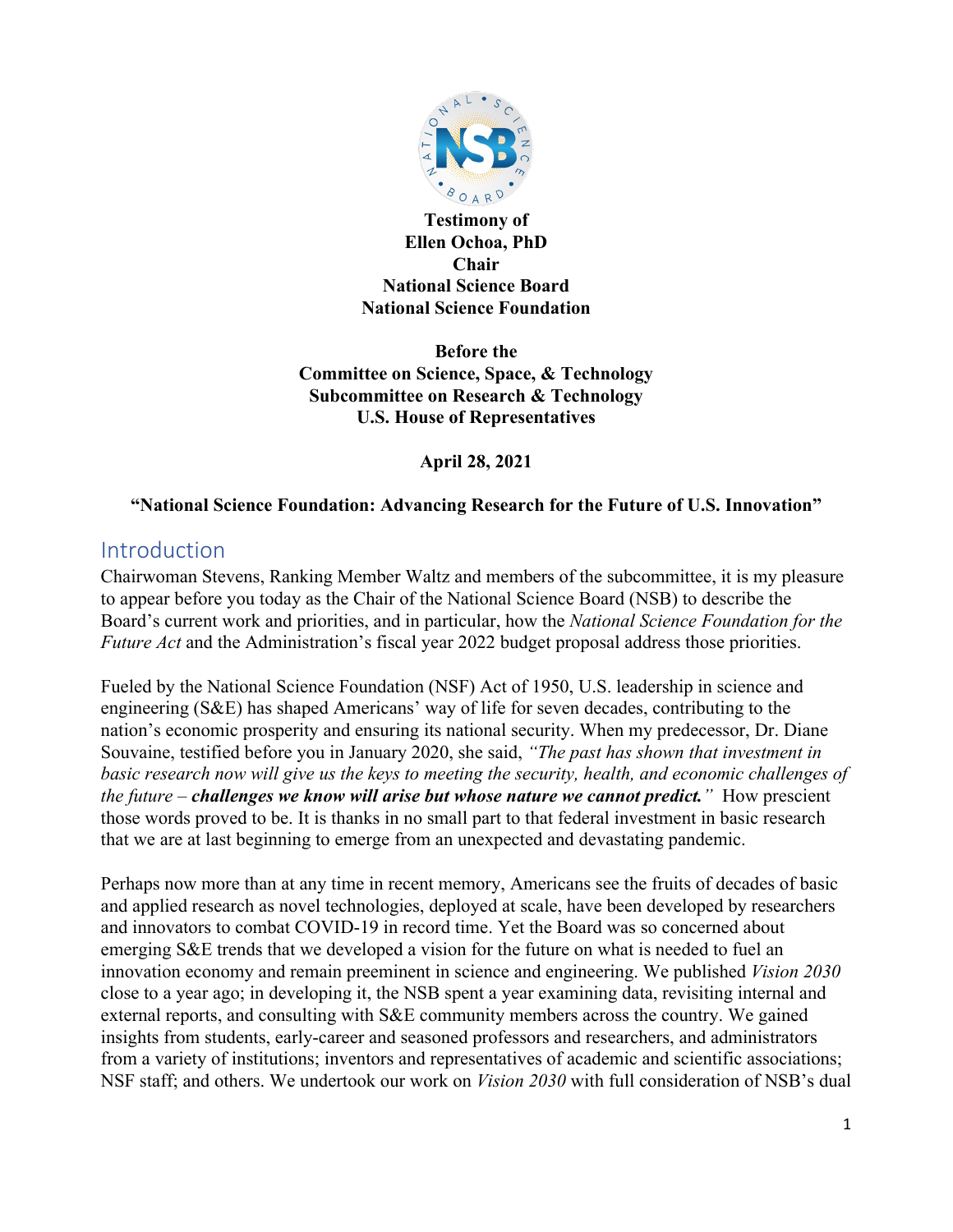role as NSF's policymaking board and as an independent S&E policy advisor to both Congress and the President.

*Vision 2030* is a guide to where the U.S. S&E enterprise **must** be in 10 years. It identifies trends and four key areas for U.S. leadership: Practice of Science and Engineering, Talent, Partnerships, and Infrastructure. Most importantly, it includes a roadmap for how the U.S. can reinvent aspects of its S&E enterprise to remain preeminent, including specific actions the NSB commits to taking over the next decade to contribute to this reinvention. *Vision 2030* offers ways to build on NSF's strengths and success, while enhancing the agency's ability to respond to new priorities and challenges. The time is right to invest in science, technology, and talent at the scale of our nation's S&E challenges, and NSF is the right agency for this job.

# The Case for Urgency

In *Vision 2030*, the Board drew on data from our biennial *Science and Engineering Indicators*  report to highlight three trends that must be considered in deciding how to build for the future.

### Globalization of S&E

Since 2000, global research and development (R&D) investments have tripled. While the U.S. remains a leading player, other countries have seen the benefits of investing in research and education and are following our example. Adjusted for inflation, growth in U.S. total R&D averaged 3.3% annually between 2010-18*.* Yet while the U.S. S&E enterprise is growing in absolute terms, the global S&E enterprise is growing faster, so the U.S. share of discovery is dropping.

On the global stage, emerging economies, particularly in the Asia-Pacific region, are succeeding in their concerted efforts to become major S&E actors. China stands out for its rapid growth in the numbers of S&E degrees awarded, peer-reviewed S&E articles published, patents awarded, and its R&D spending. It is worth noting that most of the rise of China's R&D expenditures have been in experimental development, which is directed to produce new products or processes or improve existing ones. For now, the U.S. retains a significant lead in fundamental research, which is directed to acquire new knowledge and is the seed corn for America's entire S&E enterprise.

# Growth of Knowledge- and Technology-Intensive Industries

Global growth in R&D investments reflects increased activity and competition in knowledge- and technology-intensive industries, such as pharmaceuticals and computer, electronic, and optical products. In the U.S., such industries account for 17% of GDP and generate \$2.7 trillion in output, outpacing any other sector. Although U.S. output increased, the U.S. global share decreased slightly. China now produces about a quarter of the global output.

Since the turn of the century, the business sector has driven U.S. R&D spending growth, accounting for about 80% of the increase each year. However, the bulk of business R&D is applied research and experimental development, not basic research. Today's R&D intensive industries exist, in part, because of discoveries from *basic* research that the federal government funded decades ago, long before the research had a known application. Yet between 2000 and 2018 the share of basic research that is federally funded declined from 58% to 41%. This decline in the Federal government's share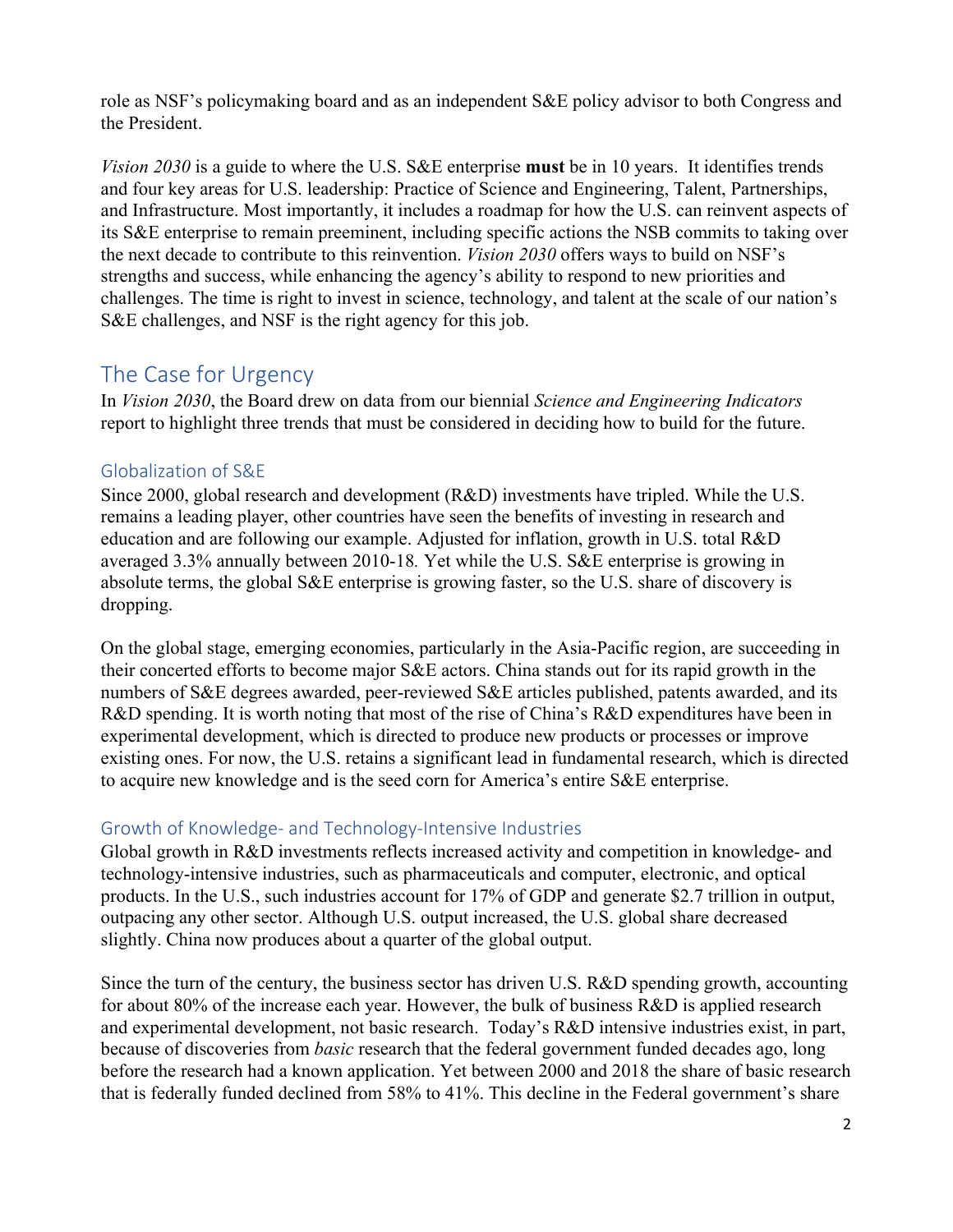of R&D funding is concerning because it is a critical source of support for the nation's basic and applied research enterprise across *all* S&E fields. Business basic and applied research is concentrated in a few areas, with much of their investment occurring in pharmaceuticals, transportation, and computing. Only the federal government can make a strategic, long-term commitment to creating new knowledge across all fields of science and engineering – including areas that cannot be anticipated to lead to new or improved technologies, goods, or services – and support risks that are difficult for the private sector to undertake.

### Demand for STEM Talent

Through *Science and Engineering Indicators*, *Vision 2030,* and our policy reports, the NSB has persistently worked to raise awareness of trends in educational performance and demographics of the S&E workforce. Demand for workers with science, technology, engineering, and mathematics (STEM) skills keeps growing, driven by rapid increases in the number of jobs that require STEM skills, including in lines of work that historically did not require such knowledge. This situation will only become more urgent: by 2029, employment in STEM occupations is predicted to grow by 8% compared with 3.7% growth in overall U.S. employment.

Even as STEM competencies become more essential, the U.S. is falling behind in developing the full potential of its people. Despite recent emphasis on K-12 STEM education, U.S. science and mathematics education at the elementary and secondary level is mediocre relative to other nations, and over the last decade U.S. student performance has stagnated. In higher education, some progress has been made in diversifying the racial and ethnic composition of S&E degree recipients, reflecting population changes and growing rates of underrepresented groups who attain postsecondary degrees; however, the attainment gap across racial and ethnic minorities remains significant. There is a similar story for the S&E workforce. Despite some progress, women and racial and ethnic minorities remain underrepresented in the S&E workforce relative to their proportions in the U.S. population – and will remain underrepresented for years to come unless there are vast improvements in attracting and retaining these individuals in S&E education and jobs (see Figure).



*While the number of people from underrepresented groups in the S&E workforce has grown over the past decade, much faster increases will be needed for the S&E workforce to be representative of the U.S. population in 2030. To achieve that goal, the NSB estimates that the number of women must nearly double, and Black or African Americans must more than double. Hispanic or Latinos, American Indians and Alaskan Natives, and Native Hawaiians or Pacific Islanders must triple their numbers. These estimates are based on projections from the U.S. Census and Bureau of Labor Statistics, together with data from the National Center for Science and Engineering Statistics and assume that participation of these groups in the S&E workforce increases at current rates.*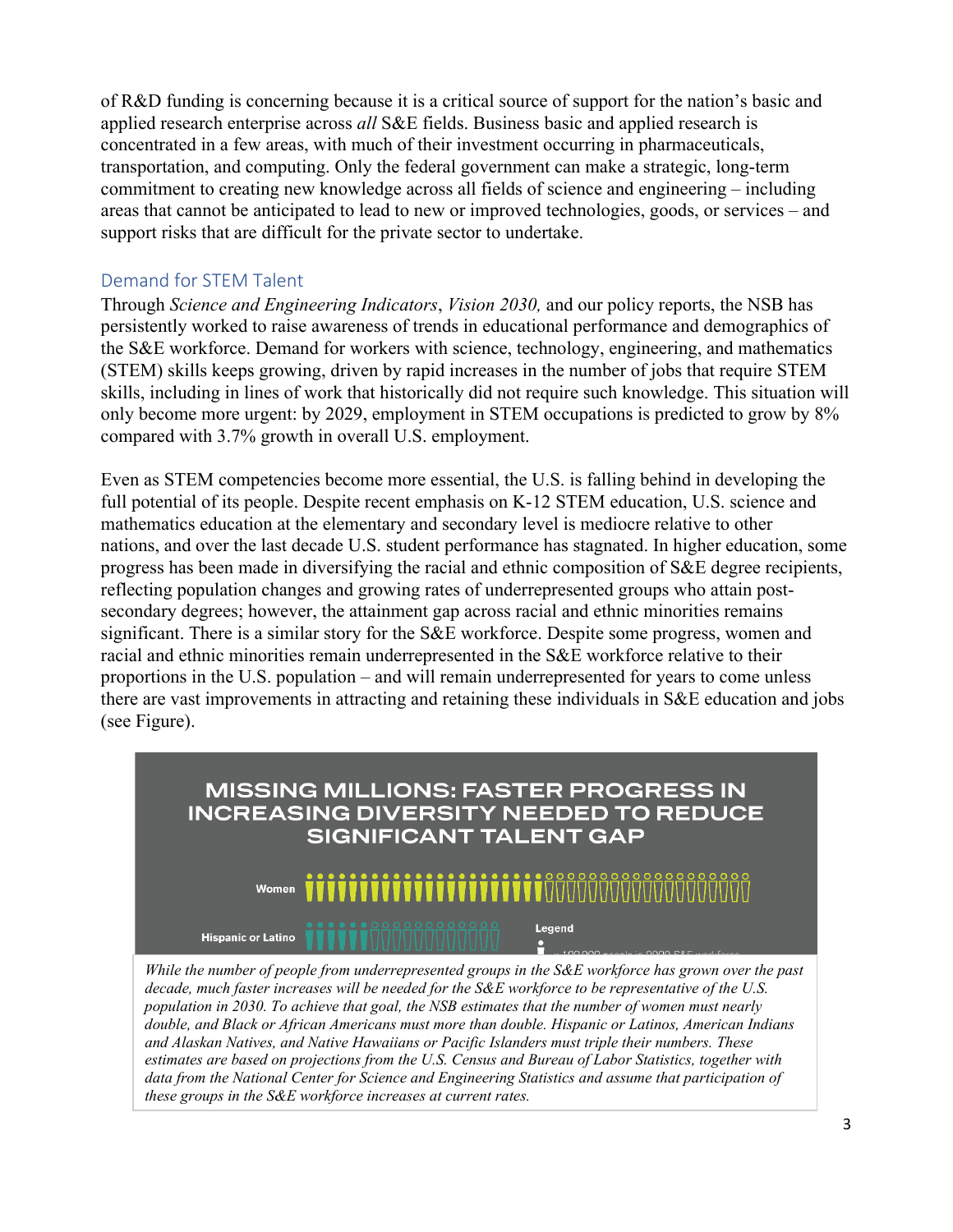These three trends lead to three key questions:

- How can America keep its lead in fundamental research?
- How can American discoveries continue to empower U.S. businesses and entrepreneurs to success globally?
- How can the U.S. increase STEM skills and opportunities for all Americans?

In addressing these questions, the NSB highlighted four elements that are essential to the U.S. remaining the world leader in innovation.

# Key Elements of Leadership

### Practice of Science

In a highly competitive global S&E environment, the U.S. must stay on the leading edge of the practice of S&E, improving the research environment and setting the standard for research ethics and values. With greater international competition comes the need to speed the movement of research from the laboratory to product. The U.S. must also invest more strategically across all fields and across the nation, embrace new research tools and modalities, foster an inclusive S&E enterprise, and welcome – as well as capitalize on – the globalization of  $S\&E$ .

#### Talent

To remain competitive, the U.S. must be a STEM talent powerhouse. To be ready for 2030, the U.S. will need a research and development workforce, from skilled technical workers to PhDs, that pushes the frontiers of knowledge, within a strong STEM-capable workforce in which many more Americans have the skills to thrive in a knowledge and technology-intensive economy. To meet these needs, the U.S. must take a two-pronged approach: expand domestic talent and attract global talent, while working to retain both groups in STEM.

# Infrastructure

The world's best talent – including American talent – will go where the S&E opportunities are greatest. Data, software, computation, and networking capabilities, as well as the facilities needed to conduct science, help make the U.S. competitive in S&E. To sustain global leadership, the U.S. needs to continue to invest in research infrastructure, creating opportunities for researchers in all parts of the country and at a range of institutions.

# Partnerships

The U.S. must strengthen existing partnerships particularly in the face of competition from countries that organize their S&E enterprises much more centrally. To make the most of investments in fundamental research, the U.S. should strengthen interagency coordination and add more partnerships with the private sector, state governments, and philanthropic organizations. In addition, fostering international partnerships with like-minded partners will encourage collaboration in S&E research that involves unique and costly research infrastructure.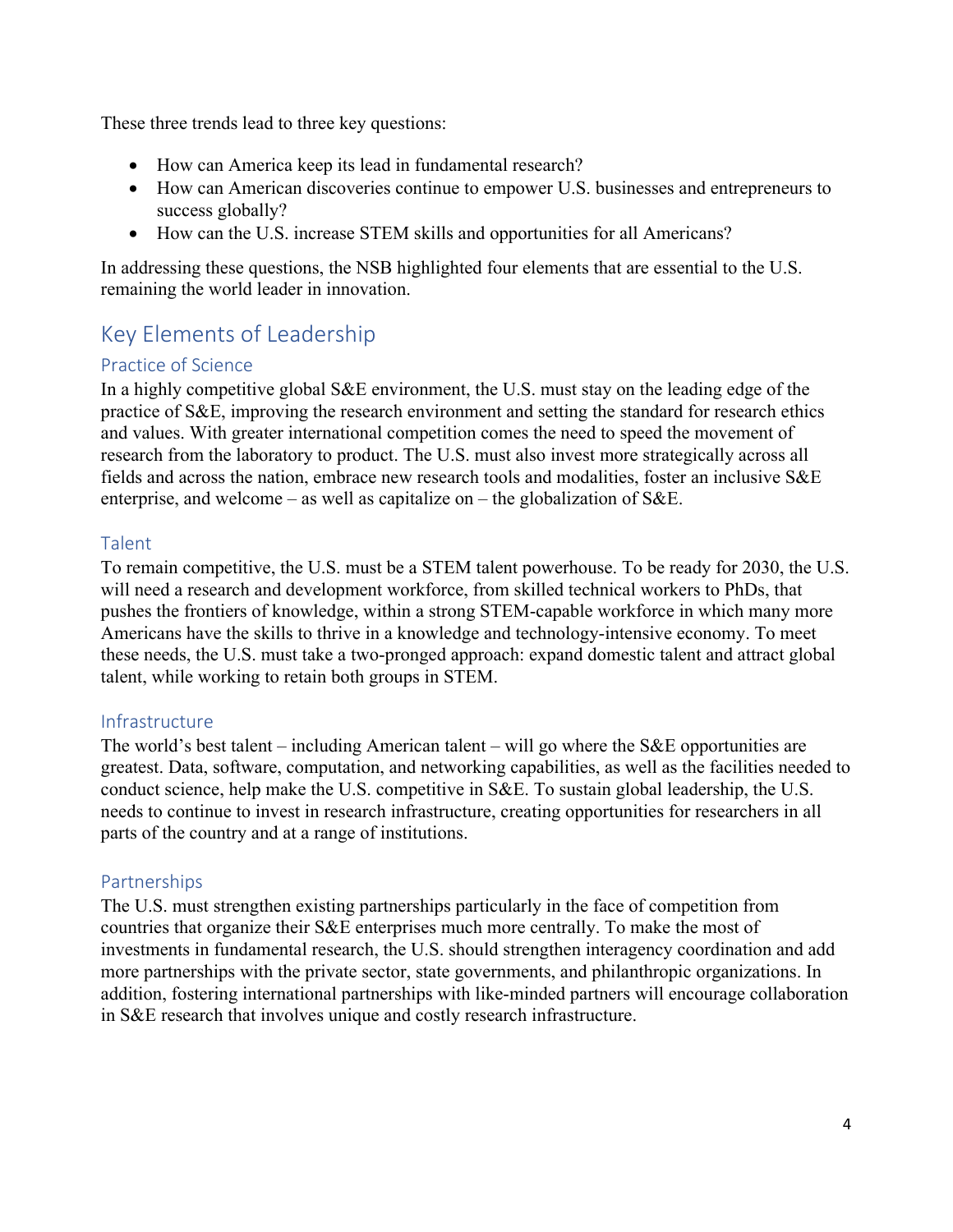# NSB Roadmap

The Nation's entire S&E ecosystem must be involved to ensure that the U.S. has a thriving S&E enterprise in 2030. For its part, the NSB developed a broad roadmap emphasizing four key areas of efforts to which it committed, in partnership with NSF and other leaders in the S&E enterprise:

- deliver benefits from research,
- develop STEM talent for America,
- expand the geography of innovation, and
- foster a global S&E enterprise.

The strong complementarity between these areas and NSF's three core pillars (advancing the frontiers of research into the future; ensuring accessibility and inclusivity; securing global leadership in science and technology) that Dr. Panchanathan and his leadership team have developed, underscores the partnership between and mutual goals of the NSB and NSF. Here I will focus on the first two roadmap areas, as the Board has done over the past year.

### Deliver Benefits from Research

An ethos of service to the nation through science is a thread that runs from Vannevar Bush's 1945 *Science – the Endless Frontier,* through the original NSF Act, NSB's *Vision 2030,* and this committee's NSF reauthorization bill. This area of the roadmap focuses on significantly expanding and enhancing the return to U.S. taxpayers from S&E investments, both to contend with pressing challenges and to empower the nation's businesses and entrepreneurs to compete globally. As Dr. Panchanathan notes, both exploration and translation are intertwined and part of the DNA of NSF.

In *Vision 2030*, NSB reiterated its endorsement of the principle that all NSF-funded research and education must further the national interest by contributing to NSF's mission. While several agencies invest in fundamental research, NSF is the only agency whose mission is to do so across a wide breadth of disciplines. Its practice of supporting curiosity-driven research has provided the basis for technologies and benefits that could not have been anticipated at the time of initial funding. Yet the research community has far more ideas and capacity than NSF can fund. In 2019, for example, NSF was unable to fund research proposals totaling nearly \$3 billion that were rated "Very Good" or higher. The grants that NSF does award are often shorter in duration and smaller in size than optimal, forcing researchers to spend time on proposal writing rather than on research and student mentoring. NSB is heartened that the draft bill's authorization levels will allow more of those seeds of basic research to germinate, and that the Administration's topline budget request for NSF also provides an increased level of investment.

In the last 15 years Congress and NSF have taken important steps to ensure that the U.S. and its taxpayers benefit from the research it supports, creating new programs to enhance translation and instituting policies on research in the national interest, accountability and transparency, and enhancing the broader impacts review criterion. NSB committed in *Vision 2030* to evaluate how NSF's Broader Impacts merit review criterion can better meet societal needs. We welcome the bill's request for an assessment of how NSF applies the Broader Impacts review criterion across the agency, which would build on work already being done by NSF's Office of Integrative Activities and the Board's Committee on Oversight. The Board has held listening sessions and met with experts and stakeholders within and external to NSF. In February 2021, the Board passed a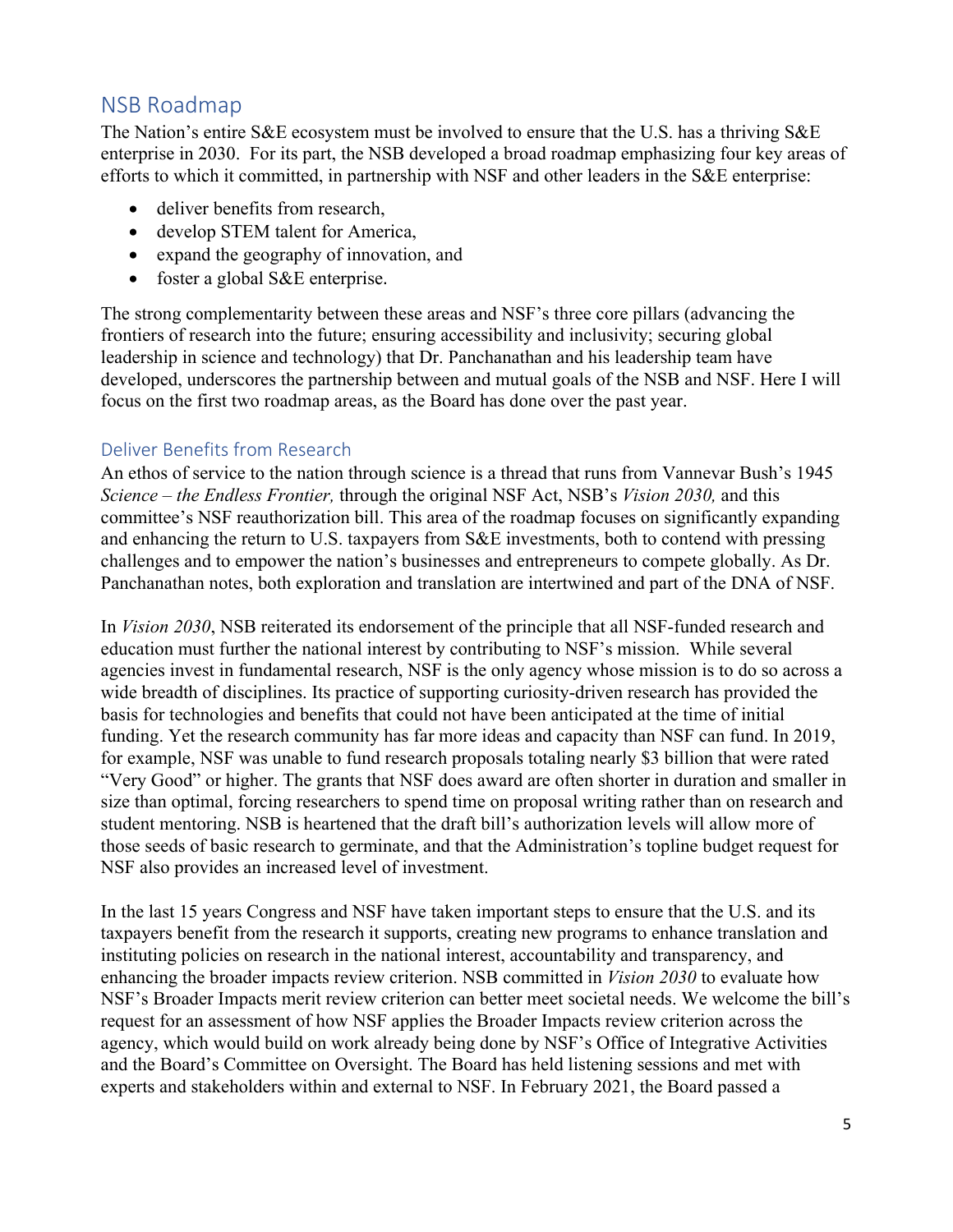resolution designed to improve the current merit review process by including Broader Impacts expertise on external panels that inform NSF and NSB evaluations of programs and processes.

In *Vision 2030*, NSB highlighted the need for NSF to develop structures, processes, and partnerships that accelerate translation of discoveries, including for convergent research inspired by societal problems. The NSB is excited about the opportunity to make changes that will help realize the Vision. While the Board did not define specific changes, we identified key principles and priorities for any changes and new structures. Freedom to follow S&E opportunities has made NSF successful for 70 years and continued programmatic agility will be crucial as NSF evolves to meet the next 70 years. Use-inspired research should be an agency-wide priority that is reflected in NSF's strategy and not siloed in one area. Any new directorate should work synergistically with the existing directorates, strengthen NSF's basic research mission, and create robust feedback loops to integrate the work of the new directorate with the current discipline-oriented directorates. The desired outcome will depend on breaking down silos, not creating new ones. A structure that is clear and consistent with existing practices – including ensuring that the Board has the same governance role for the new directorate that it plays for all other directorates – will help ensure its cross-cutting nature. Funding for any new directorate will need to include support for personnel, for both the ramp up and operational phases. And these efforts should include a focus on talent development, especially diverse, domestic talent, about which more will be said in the next section.

In that vein, the Board appreciates that the *NSF for the Future Act* includes provisions that would help connect the curiosity-driven and use-inspired research that NSF supports throughout the agency, creating greater opportunities to use that knowledge to address societal problems. It includes the Board's desired flexibility for the agency to experiment with new models, funding mechanisms, and ways to encourage more nimble and rapid processes agency-wide. And, as the Board has recommended, the proposed governance plan and structure is clear and readily implementable with the Board maintaining its overall governance and oversight role.

Progress in delivering benefits will also require that players across the U.S. S&E ecosystem collaborate, cooperate, and partner more frequently and more effectively. The Board notes that the NSF for the Future Act also encourages an ecosystem of partnerships and collaborations, including engagement of nontraditional players. Director Panchanathan is laying the groundwork by meeting with leaders across the federal government, industry, academia, scientific societies, foundations and more to discuss areas of mutual interest and benefit. He also has an internal team working on reducing structural and administrative barriers to partnerships, which recently unveiled a partnerships portal for NSF employees to facilitate agreements. In addition, the Board looks forward to working with the Director, the Administration, and Congress to facilitate the exchange of people, and with that the exchange of ideas and expertise, among federal agencies, universities, and industry, including through programs like the Industry – University Cooperative Research Centers and Convergence Accelerators.

In its FY 2022 budget, the Administration has also proposed a new directorate for NSF, focused on Technology, Innovation, and Partnerships. The American Jobs Plan calls for a further \$50 billion investment in NSF, and for the new directorate to focus on fields critical to future U.S. economic competitiveness and national security, including semiconductors and advanced computing, advanced communications technology, advanced energy technologies, and biotechnology. While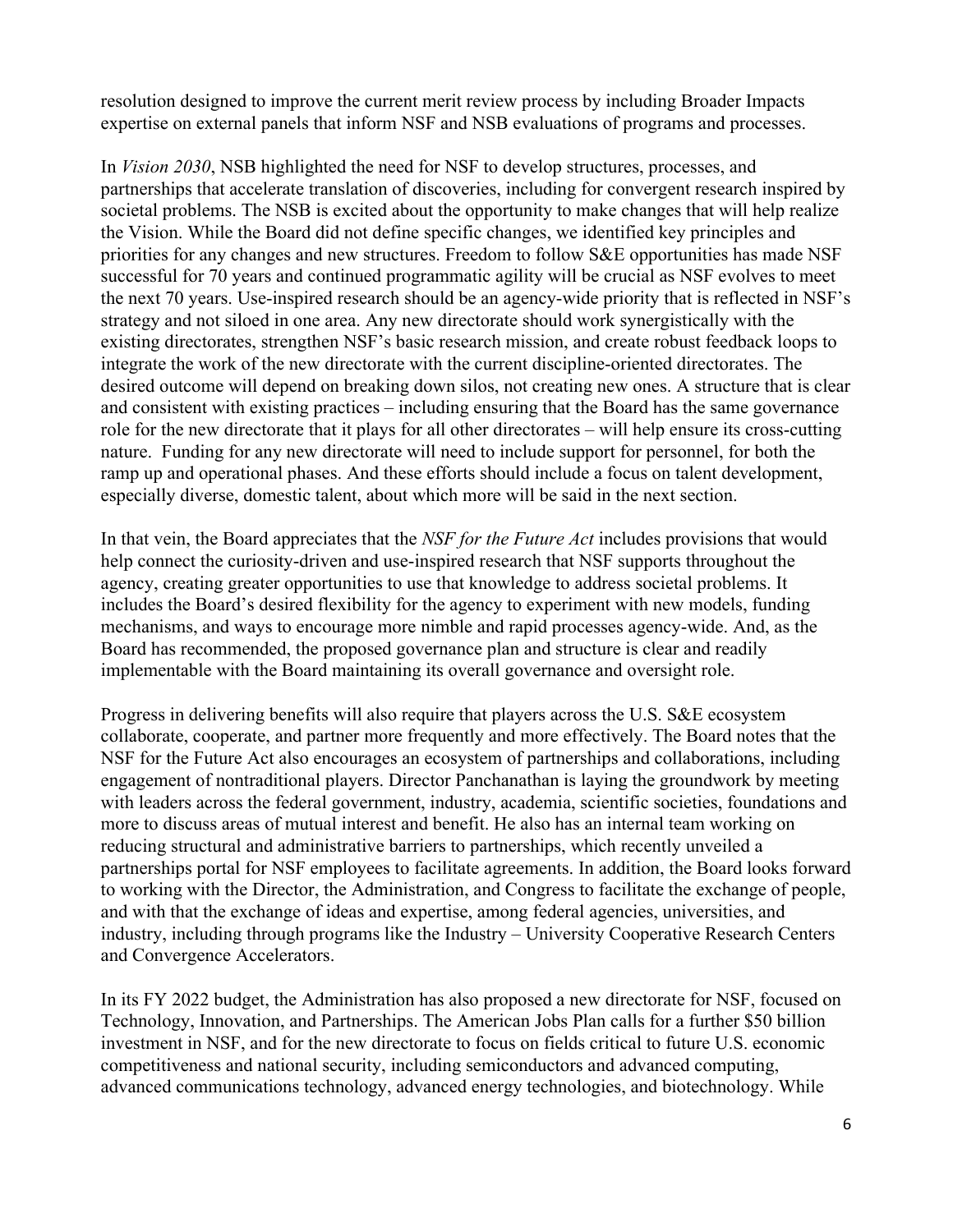more specific funding and organizational details are still to come, this new entity would strengthen NSF's role in U.S. technological leadership. As with this committee's bill, the Board is gratified by the confidence placed in NSF by expanding its role in translation along with increased investment in fundamental research. Both proposals sit squarely in NSF's mission as originally enacted in 1950 of promoting the progress of science and advancing the nation's health, prosperity, and welfare. The agency and Board are ready to answer this call.

#### Develop STEM talent for America

Talent is the treasure on which America's S&E enterprise and the nation's prosperity, health, and security depend. There is tremendous opportunity for the U.S. to capitalize on the talent that can be found in every state and every demographic group. Today, S&E knowledge and skills matter not only for scientists and engineers engaged in R&D, but also for a range of jobs across the economy, including in the skilled technical workforce. We want to prepare our nation to meet the challenges of the future by building a deeper domestic bench, one that reflects the diversity of our nation and the future of work. NSF is only one piece of the larger puzzle: increasing STEM skills and opportunities for all Americans will require local, state, and federal governments, public and private educational institutions, community organizations, and industry to step up their efforts to provide on-ramps into S&E jobs and improve the attractiveness, equity, and inclusivity of S&E careers in all sectors. It will require improvements in our nation's K-12 STEM educational performance. The Board supports initiatives in the *NSF for the Future Act* that address the serious concerns noted in *Vision 2030*, including those helping to realize the Board's vision of furthering the broad adoption and use of NSF-funded STEM education research where it is most needed – in classrooms.

In the realm of S&E research, NSF is a key developer of talent, annually funding tens of thousands of researchers and students through grants and a variety of programs. To remain the world leader in basic research and innovation, the U.S. – and NSF – must continue to be the home for all those who are driven by scientific curiosity and a spirit of exploration, coupled with a willingness to take risks, to fail and to try again. This emphasis on freedom, imagination, and individual creativity is essential for retaining our position as the world's innovation leader amid competition with nations that are centrally organized.

As we think about talent, the NSB is focusing in particular on addressing the "missing millions", which includes women and members of racial and ethnic groups who remain underrepresented in STEM compared to their proportion in the general population. Attracting and retaining these students requires addressing the barriers and circumstances that drive their choices. To that end, the NSB has hosted external panels over the last year on such topics as the Black experience in STEM, COVID-19 impacts on women in STEM, and roadblocks to STEM graduate student retention, and will have a panel next month on lessons from minority-serving institutions (MSIs) on supporting diverse students. The Board has benefited from briefings from NSF on their programs with HBCUs, on new programs that address discipline-specific demographics, and on plans to provide resources to those most impacted by the pandemic. And the Board, for the first time, has held reciprocal briefings and discussions with the Committee for Equal Opportunity in Science and Engineering (CEOSE), the congressionally mandated advisory committee to NSF.

NSF is uniquely positioned to lead by acting to support students – the current and future engine of our nation's S&E research enterprise. The Board appreciates your attention to STEM talent and the